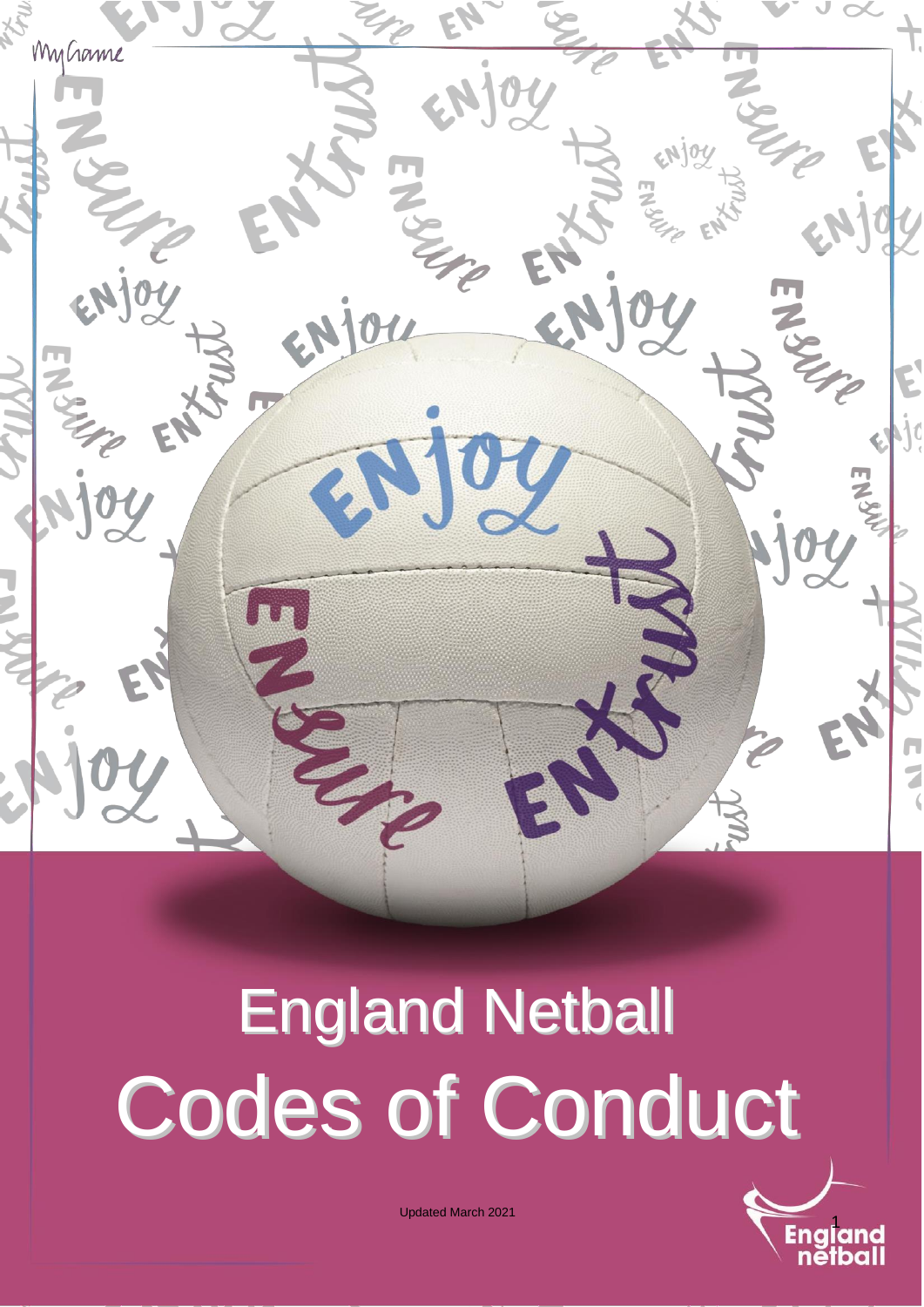## **Contents**

|               | <b>Section: Content</b>                                      | Page |
|---------------|--------------------------------------------------------------|------|
| 1             |                                                              | 3    |
| $\mathcal{P}$ |                                                              | 4    |
| 3             |                                                              | 5    |
| 4             |                                                              |      |
| 5             |                                                              | 8    |
| 6             |                                                              | 10   |
| 7             | Code of Conduct for EN National Groups, Committees, RMBs,    |      |
|               | County Board Members and Regional & County Committee Members | 11   |
| 8             |                                                              | 13   |



ENjoy EN sure EN trust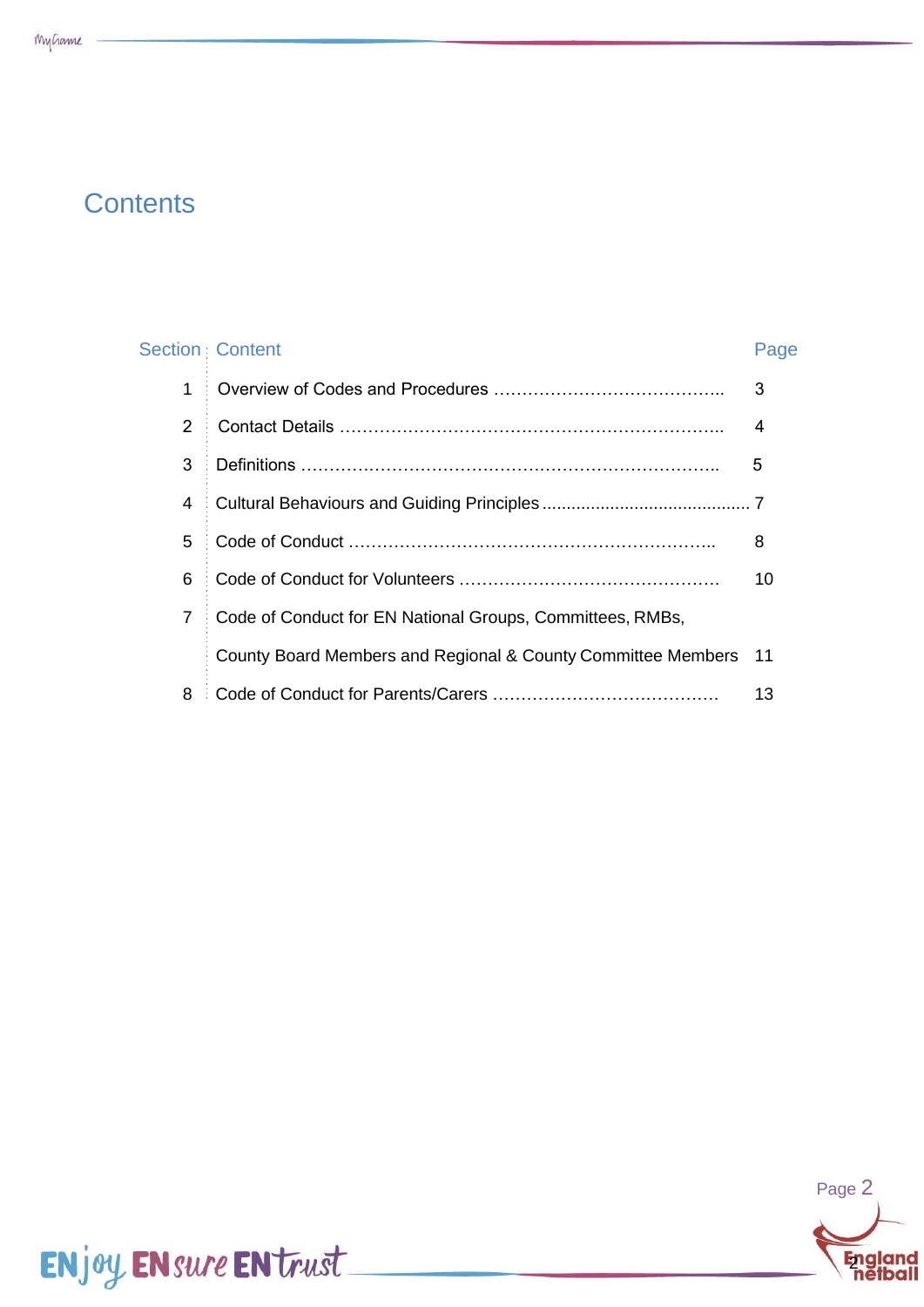## 1. Overview of Codes and Procedures

ENjoy EN sure EN trust

Sporting excellence and enjoyment are only achieved by participants and spectators through adherence to the highest moral, ethical and sporting standards. Our mission is to establish England Netball as a top-performing, financially sustainable National Governing Body that promotes 'Netball for Life' and develops world-class athletes.

One of our underlying objectives is to establish a safe, fair and inclusive sporting environment.

To achieve this ambition, we must continue to engage everyone in our Sport and provide them with an enjoyable, exciting and stimulating experience. The promotion of respect, good sportsmanship, high standards of behaviour and ethics are fundamental to this objective. Our Codes of Conduct set out the standards and expectations that are applicable to every Member and Connected Participant involved in the delivery of Netball under the auspices of the National Governing Body in England.

The Code of Conduct for Members and Connected Participants is applicable to everyone involved with Netball. This code is adapted and augmented depending on the additional roles undertaken by the individuals concerned. These additional codes of conduct should not be considered in isolation.

Breaches in standards and expectations must always be taken seriously and fairly handled according to open and transparent regulations. The application of sanctions must be consistent, relevant and proportionate. Our *Disciplinary Regulations* define the regulations under which any breach or alleged breach will be investigated.

It is the responsibility of all Members and Connected Participants to understand England Netball's standards and expectations under the individual codes of conduct and to help us ensure that the code is applied by all netball participants in England.

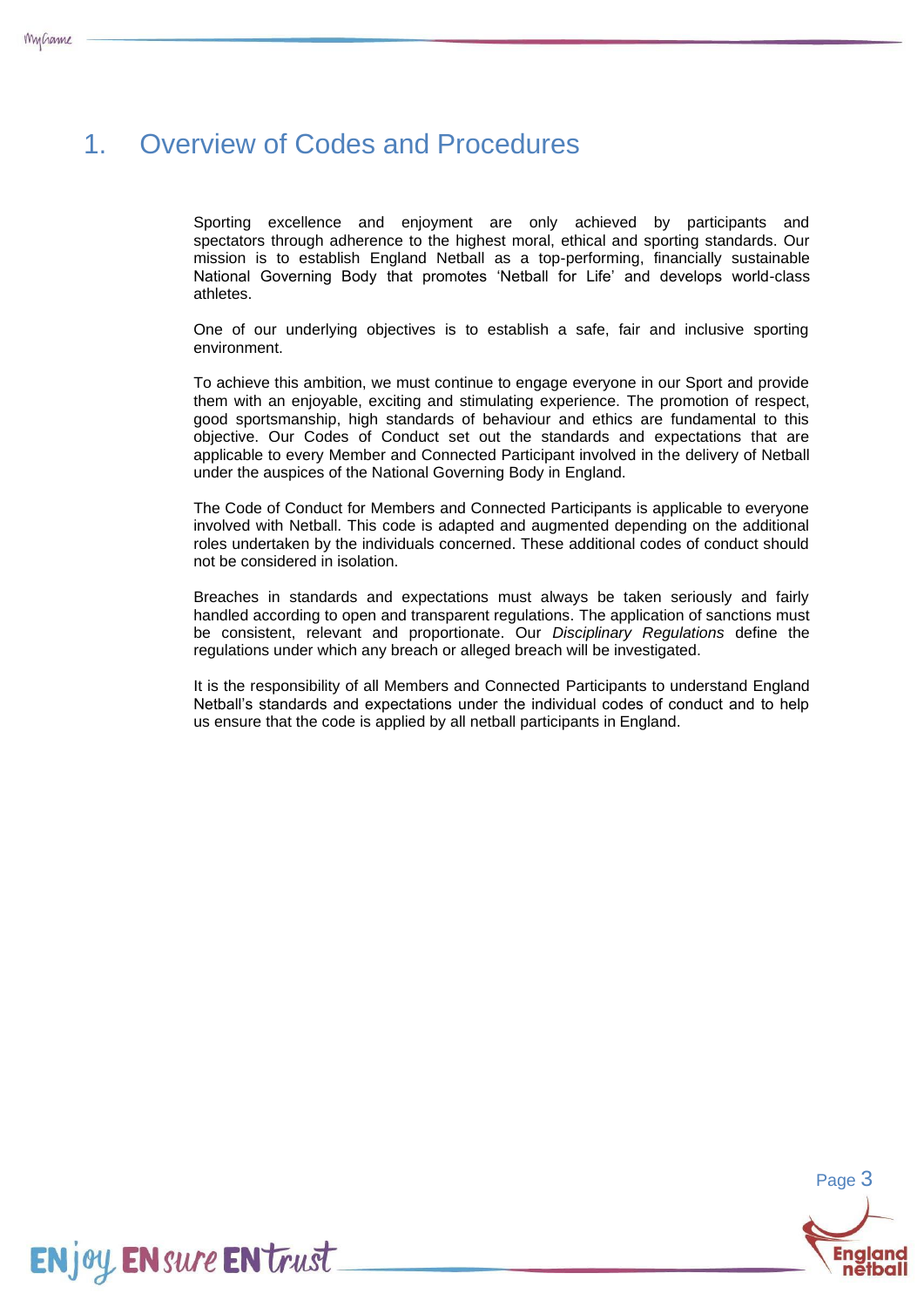# 2. Contact details

| <b>EN Offices</b>                                      | <b>Address</b>                                                                                                                                                            | <b>Website and Telephone Numbers</b>                                               |
|--------------------------------------------------------|---------------------------------------------------------------------------------------------------------------------------------------------------------------------------|------------------------------------------------------------------------------------|
| <b>England</b><br><b>Netball Head</b><br><b>Office</b> | <b>Complaints and Disciplinary Secretary</b><br><b>England Netball SportPark</b><br>3 Oakwood Drive<br>Loughborough<br>Leicestershire LE11 3QF                            | www.englandnetball.co.uk<br>Tel: 01509 277850                                      |
| East Region                                            | <b>Regional Coordinator</b><br><b>England Netball East</b><br>C/C Active Luton<br><b>Wigmore Hall</b><br>Eaton Green Road<br>Luton, Bedfordshire LU2 9JB                  | www.netballeast.org.uk<br>Tel: 01582 813766                                        |
| London &<br>South East<br>Region                       | Regional Coordinator<br>London and South East regional Office<br>House of Sport<br>190 Great Dover Street<br>London SE1 4YB                                               | www.londonandsoutheastnetball.co.uk<br>Tel: 02079 934709                           |
| South Region                                           | Regional Coordinator, Bisham Abbey<br>National Sports Centre, Off Marlow<br>Road, Bisham, Bucks SL7 1RR                                                                   | www.netballsouth.co.uk<br>Tel: 01628 478985                                        |
| South West<br>Region                                   | <b>Regional Coordinator</b><br><b>Netball South West</b><br>Somerset Activity & Sports Partnership<br>Castle Road<br><b>Chelston Business Park</b><br>Wellington TA21 9JQ | www.netballsouthwest.co.uk<br>Tel: 01823 664825                                    |
| <b>West Midlands</b><br>Region                         | Regional Coordinator, Walsall Campus<br>Sports Centre, University of<br>Wolverhampton, Walsall Campus,<br>Gorway Road, Walsall WS1 3BD                                    | www.netballwestmidlands.co.uk<br>Tel: 01902 518752                                 |
| East Midlands<br>Region                                | Regional Coordinator, Netball Office,<br>Netball and Badminton Centre,<br>Loughborough University,<br>Loughborough, Leics LE11 3TU                                        | www.eastmidlandsnetball.co.uk<br>Tel: 01509 226753                                 |
| North West<br>Region                                   | <b>Regional Coordinator</b><br>Coaching Admin Office<br>The National Cycling Centre<br>Stuart Street, Manchester M11 4DQ                                                  | www.netballnorthwest.org.uk<br>Tel: 0161 223 7724                                  |
| North East<br>Region                                   | Regional Coordinator, Northumbria<br>University, 5 Ellison Terrace, Room 317<br>Ellison Place, Newcastle NE1 8ST                                                          | www.northeastnetball.co.uk<br>Tel: 0191 2614116                                    |
| Yorkshire &<br>Humberside<br>Region                    | Regional Coordinator, English Institute<br>of Sport, Sheffield (EISS)<br>Coleridge Road, Sheffield S9 5DA                                                                 | www.netballyorkshire.co.uk<br>www.yorksandhumbernetball.co.uk<br>Tel: 0114 2235697 |



EN joy EN sure EN trust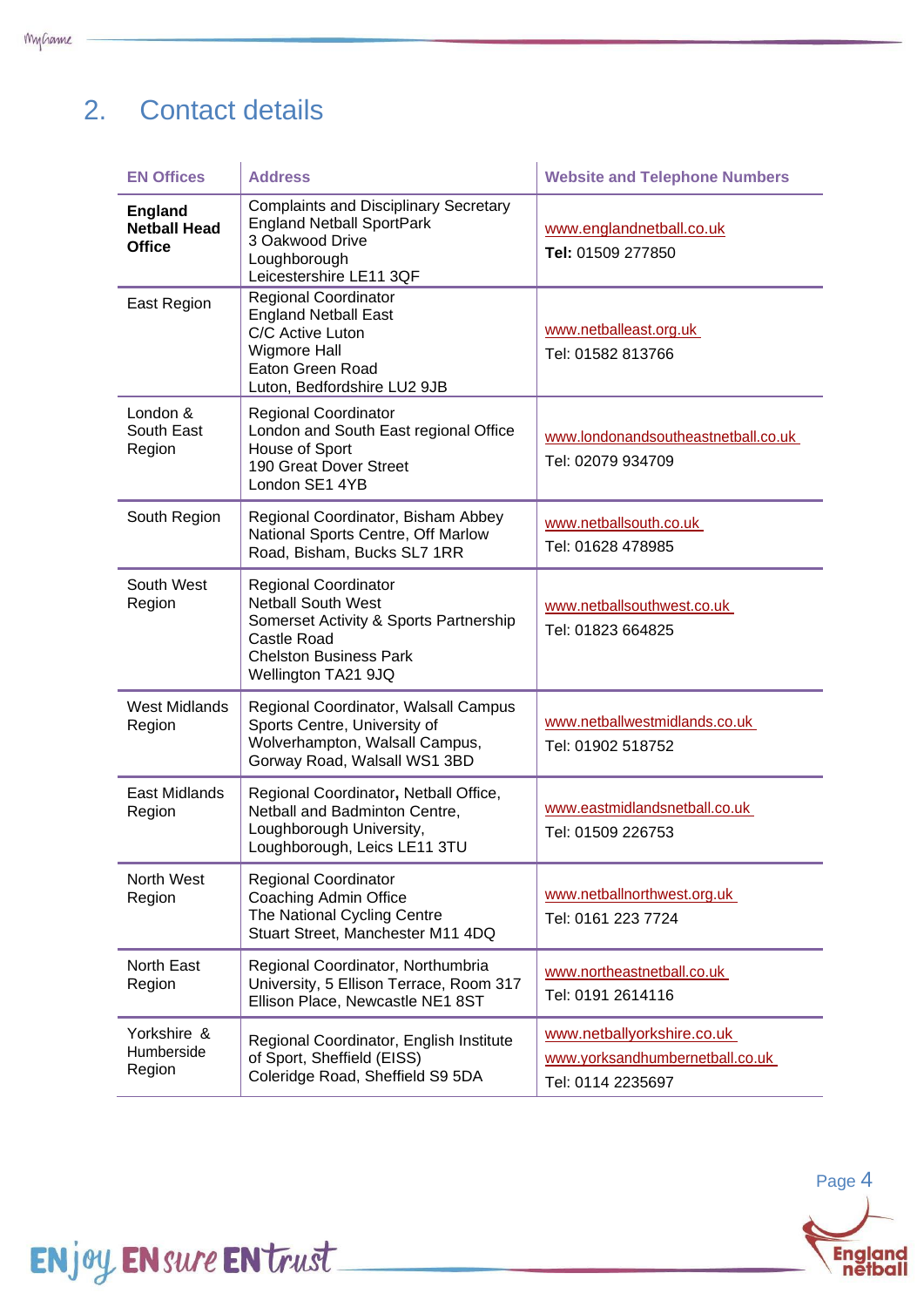## 3. Definitions

ENjoy EN sure EN trust

The definitions within the Code of Conduct are consistent with the Disciplinary Regulations; with the following terms having the meanings set out below:

- **Board** means the Board of Directors of England Netball.
- **Child** means an individual who is under the age of 14.
- **Codes of Conduct** means the set of behavioural standards which the Appropriate Authority establishes as the expected minimum standards of behaviour.
- **Club** means a collection of individuals that come together from time to time as Netball Clubs and as a result of affiliating some or all of those individuals to England Netball, the club itself will be admitted from time to time by the Board as Members**.**
- **Competition** means occasions where a number of teams/Clubs compete together in a formal or informal structure, often with a winning team and/or relegation or promotion aspects. This can be for a social purpose, played for fun or of a more competitive nature. Competition can be held at a home or away venue, or at a central venue, festival or tournament.
- **Connected Participant** means any person who from time to time participates in netball by way of being a volunteer serving on the England Netball Board or a Regional Management Board, or a County Committee or Regional and County Associations' technical or sub groups. For the avoidance of doubt, the Codes of Conduct and Disciplinary Regulations apply to Connected Participants involved in the Sport, including Non-Executive Directors of England Netball and Members of the Regional Management Board and County Association and their technical/sub groups, and other volunteers, regardless of whether they are a Member or not.
- **Conflict of Interest** means a situation in which an individual has competing interests or loyalties or there may be a perception of or actual bias.
- **County Association (County)** means an association of leagues, Clubs, groups and schools as determined by the Board in accordance with the Memorandum of Association or the Articles of Association or other Membership regulations.
- **County Committee** means the lead committee under which the County Association is governed.
- **Disciplinary Regulations (Regulations)** the document that defines the Disciplinary Procedure that will deal with any breaches or failure to comply with any England Netball rules, regulations, codes and policies either directly or through the Regional and County Associations.

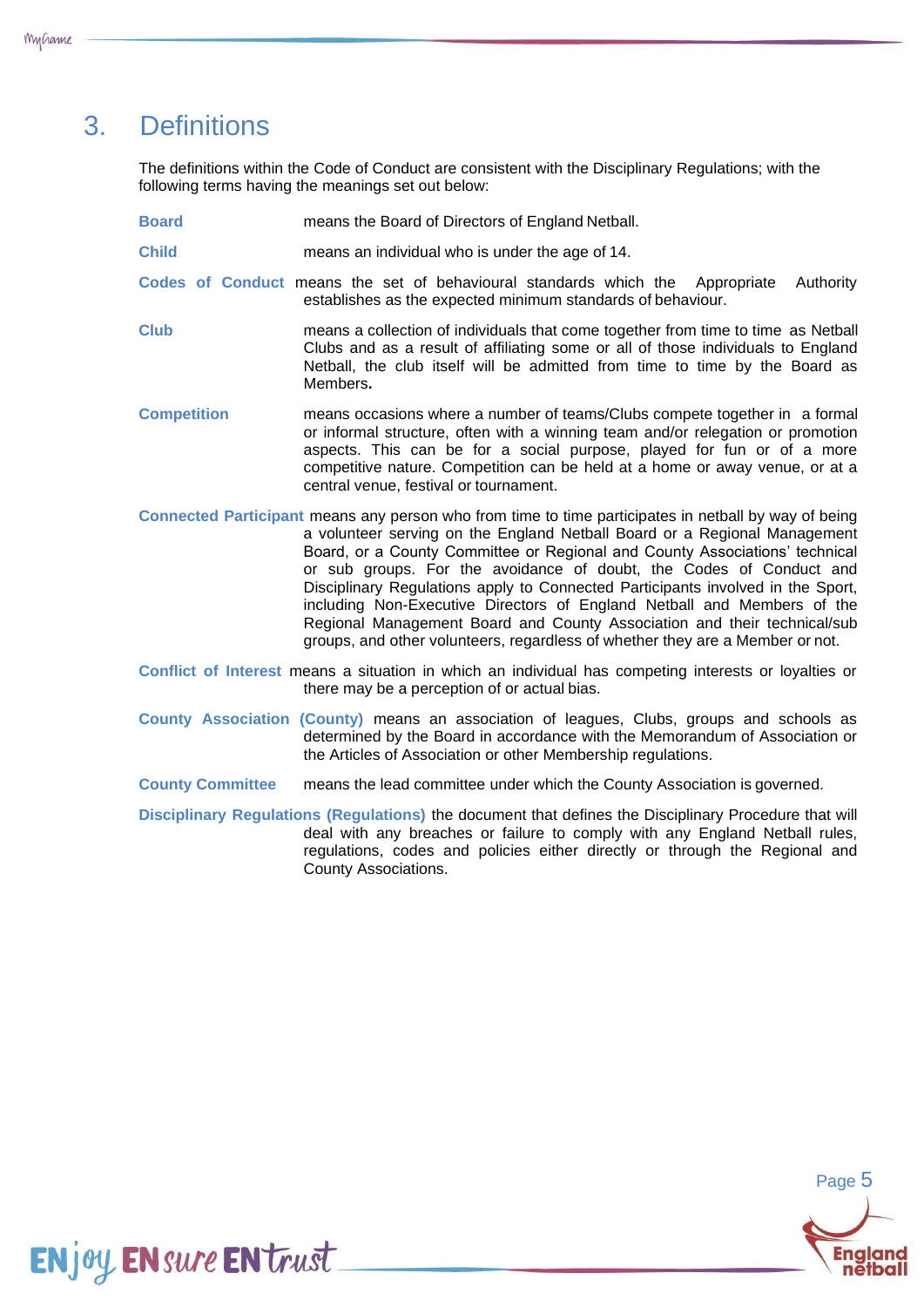**England Netball (EN)** means the All England Netball Association Limited, a private company limited by guarantee and registered in England with the registered number of 1698144.

- **Member** means any individual or organisation appointed as a Personal or Group Member in accordance with England Netball's Articles of Association. Where an organisation is a Member, the leader of the organisation (usually the Chair of the management group/committee) will be held to account on behalf of the organisation; Sanctions (including Interim Suspensions) resulting from the Disciplinary Procedure may be applied to the organisation.
- **National Governing Body** means England Netball.
- **Regional Association (Region)** means an association of County Associations as determined by the Board, in accordance with the Memorandum or the Articles or the Membership Regulations.
- **Regional Management Board** means the lead committee under which the Regional Associations are governed.
- **Social Media** means media designed to be disseminated through social interaction, using highly accessible and scalable publishing techniques. Social media use internet and web-based technologies to communicate with one another and receive news, information and entertainment. Types of Social Media include networks like Facebook, YouTube, Blackberry Messenger and also blogs and podcasts.
- **Sport** means the game of netball or any versions of the game that is recognised and governed by England Netball and the end-to-end requirements in order to deliver the Sport.

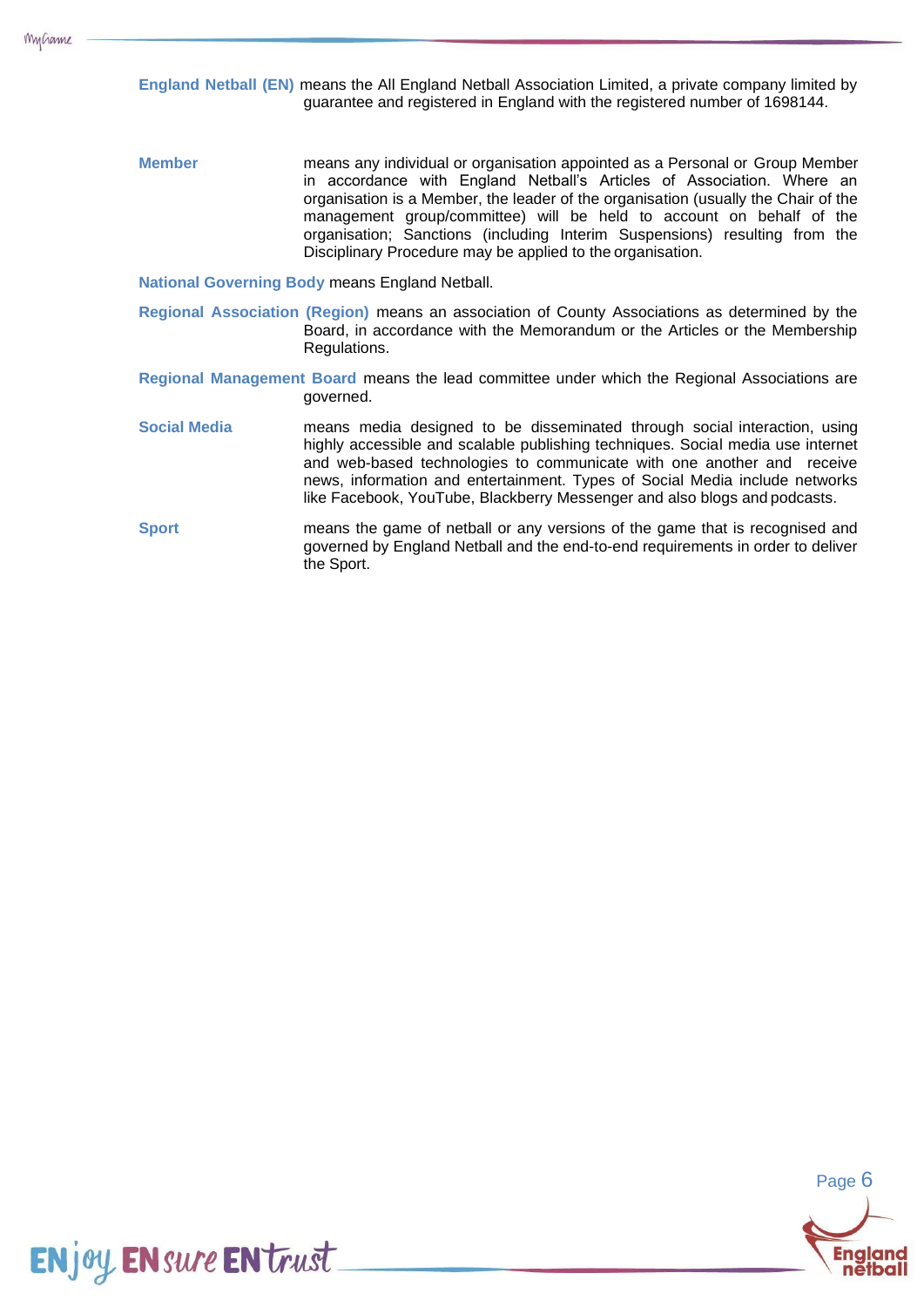## <span id="page-6-0"></span>4. Cultural Behaviours and Guiding Principles

We have three core cultural behaviours that are critical to how we deliver our strategic goals;

WE ARE PIONEERS: Never settling, continuously learning and innovating… to be the best that we can be.

WE EMPOWER: Through collaboration and trust we have confidence in ourselves and others to make the right decisions and get things done.

WE ARE PASSIONATE: Driven to succeed without ego, inspiring others along the way.

We are strong believers that it is the culture within netball that makes it a special place to belong and drives successes. Our netball family are passionate and dedicated to making Netball the best that it can be.

Our cultural behaviours are underpinned by the following guiding principles which shape and frame our organisation's culture, personal relations and decision-making. These principles are:

- We are a customer-focused sports business. We will always place the participant at the heart of everything we do and provide the best quality service we can but we will balance that with the need to grow and manage a sustainable business.
- We will value and respect the contribution and needs of our volunteer workforce who are integral to our success.
- We will centrally coordinate and locally deliver our portfolio of programmes and products targeting resource at the point of need (one size does not fit all). By ensuring pathways are integrated and securing a return on our investment (financially or socially) creating capacity to reinvest in the business and delivering long-term sustainability.
- We will be innovative and progressive in our thinking, always connecting short-term actions to medium-term strategies and long-term goals and striving to improve the quality and standard of what we do and how we do it.
- We will work as 'one team aligned to one dream' for the benefit of netball in England and as such we will succeed or fail together.
- We will work in partnership and collaboration where there is a mutual benefit in terms of operational effectiveness and efficiency, value for money and added value for participants innetball.
- We will develop, enable and encourage programmes and activities that have a positive and beneficial impact on the lives of netball participants.
- We will establish integrated planning and process pathways that enable rather than constrain service excellence, making England Netball easy to do business with and add value to the participant.
- We will recognise and celebrate individual and collective contributions and success.

Page 7



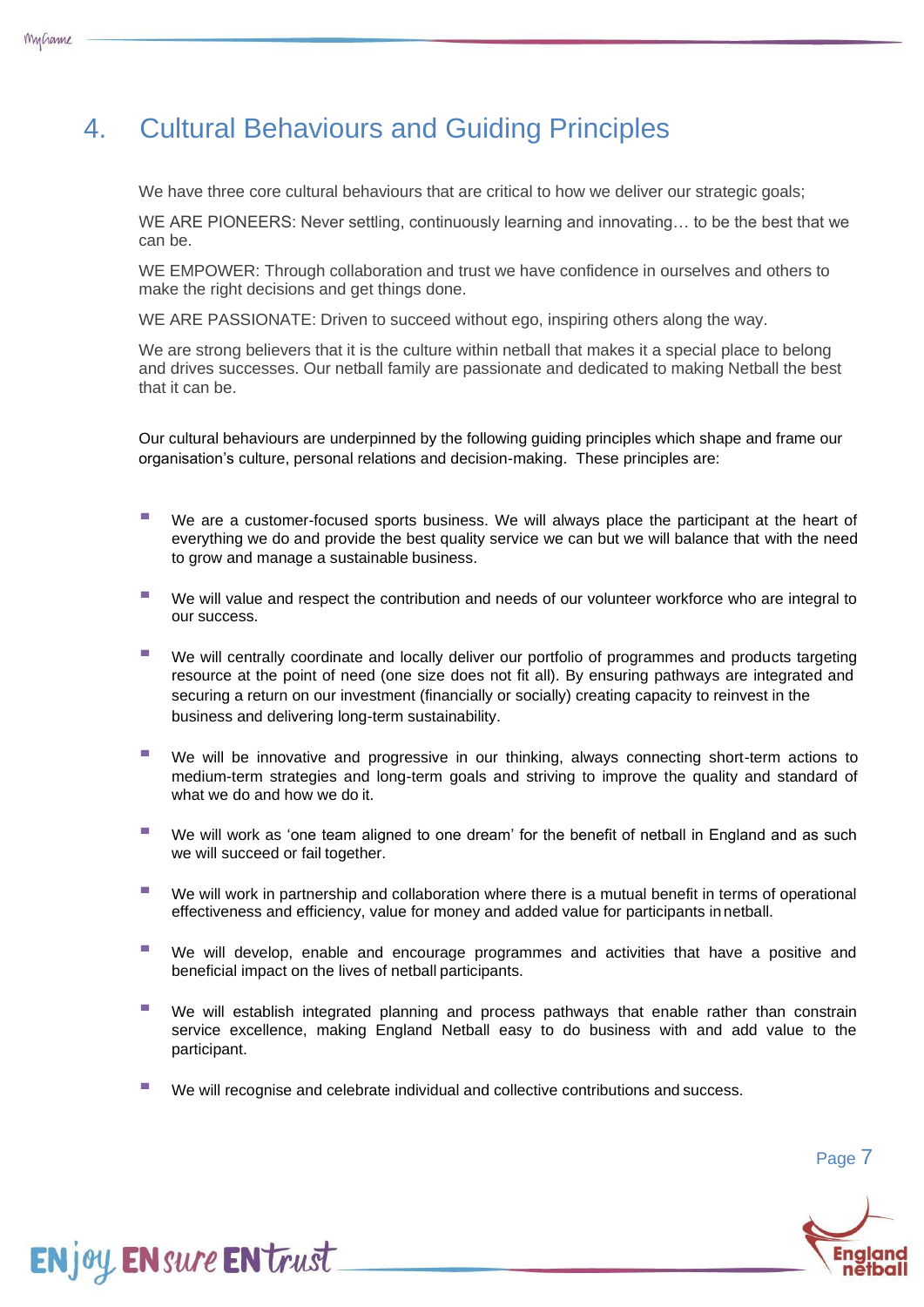## <span id="page-7-0"></span>5. Code of Conduct

Our Codes of Conduct require the highest standards of conduct from everyone involved in netball to ensure that their behaviour and actions meet the values and standards expected at all times.

Everyone must conduct themselves in an honest, fair, impartial and transparent manner.

Our Codes of Conduct are applicable to all aspects of the Sport and are driven by England Netball's cultural behaviours and the guiding principles (set out above).

#### I will Respect:

ENjoy EN sure EN trust

- The rules, regulations and requirements of the Sport, including, but not limited to, any Competitions in which I participate either directly or indirectly
- The rights, dignity and worth of all people involved in netball, regardless of any protected characteristic (age, disability, gender reassignment, marriage and civil partnership, pregnancy and maternity, race, religion or belief, sex, and sexual orientation)
- The rights, dignity and worth of Children, Young People and Adults at Risk and ensure that I am aware of the Safeguarding best practice guidelines and procedures when interacting with them.
- Confidentiality and the sensitivities of information I hold on other individuals.
- Netball and the individual's reputation and not take any action or make inappropriate comments, including on Social Media, about a fellow participant, coach, official, volunteer or member of England Netball's staff that will bring the Sport or those associated with delivering the Sport into disrepute\*. I will respect EN's guidance and policies on Social Media technology.
- *\*Note - This does not relate to the raising of genuine concerns of breaches of the England Netball code of conduct including concerns of discrimination through the appropriate processes detailed in England Netball Policies.*
- The position I hold within Netball and always conduct and dress myself in an appropriate manner.
- The result of the game and will not attempt to offer, offer or accept either directly or indirectly any consideration whatsoever in return for influencing or attempting to influence the result. I will not seek to achieve personal gain on a result which I can influence by betting on any match or event where I am participating, either by playing, coaching or officiating, or through direct or indirect involvement.

#### Netball is based on Teamwork, therefore I will:

- Not abuse or misuse any relationship of trust or position of power or influence held by me in my team, be that my playing team, Club, County, Regional or England Netball
- Be on time, dressed appropriately and ready to give my full attention to the role I am carrying out within Netball
- Recognise that individuals bring different qualities and attributes but "together we will excel".
- Welcome new members, volunteers, and connected participation and cooperate with Members, Connected Participants, colleagues, coaches, officials and administrators already in the Sport.

#### I recognise individuals participate in Netball to achieve and have fun, therefore I will:

Recognise the achievements of others and applaud their successes

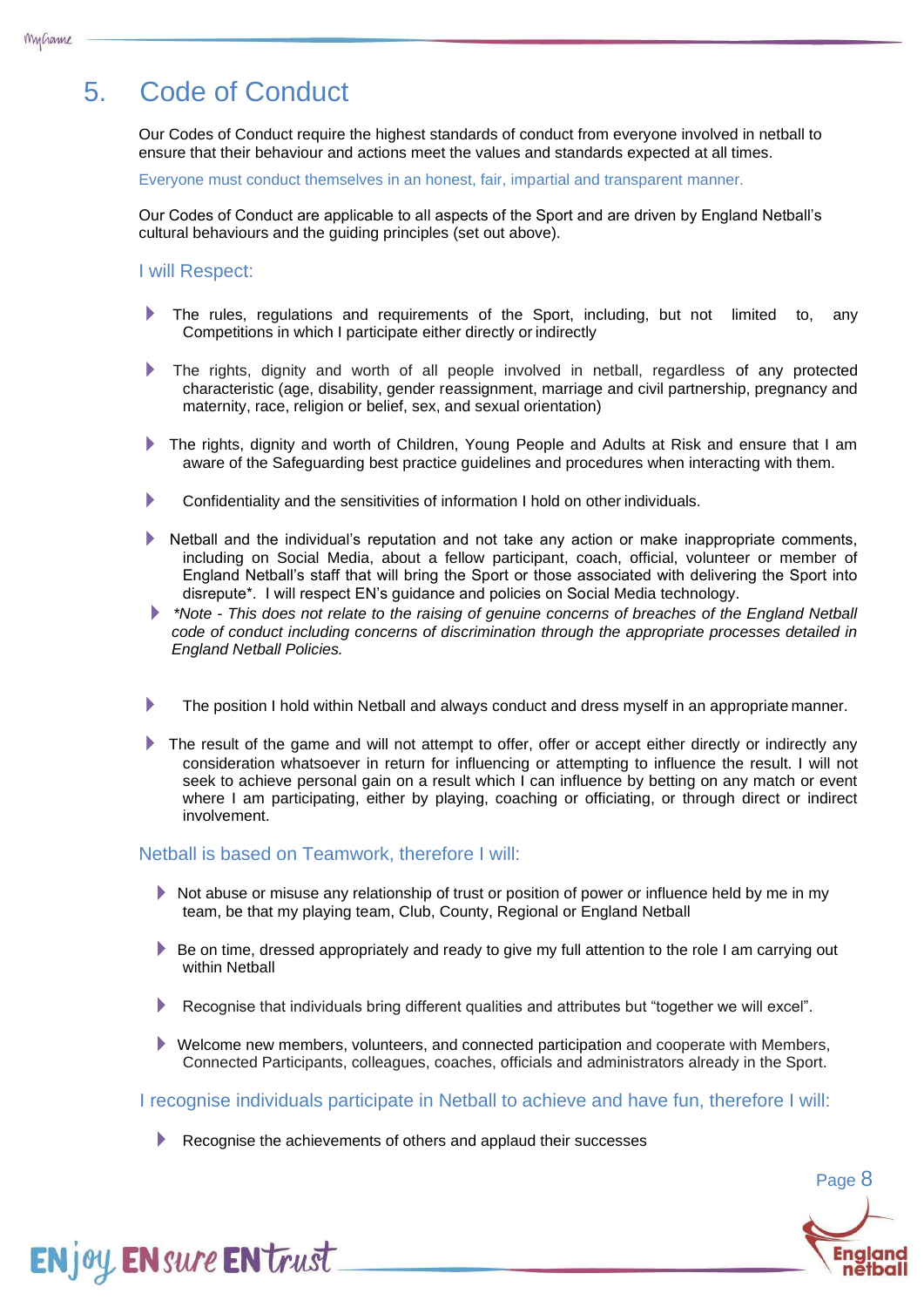- Endeavor to ensure that all involved in the Sport optimise their potential by promoting the positive aspects of the sport and never condoning the use of inappropriate or abusive language, inappropriate relationships, bullying, harassment, discrimination or physical violence.
- Never engage in discriminatory abuse or anti-social behaviour which could include but is not limited to racism, sexism, antisemitic, Islamophobic, homophobic or transphobic behaviour.
- Not impinge on others enjoyment of the Sport or my performance by consuming alcoholic drinks, smoke or vape immediately prior to or while participating in the Sport, or while safeguarding children, young people or vulnerable adults
- Ensure that everyone has the opportunity to participate in a fair, honest environment by rejecting cheating, abiding by the Anti-Doping policies and not taking illegal substances immediately prior to or while participating in the Sport.
- ▶ Display modesty in victory and graciousness in defeat; be sporting whether I win or lose; always acknowledge the other team and the umpires at the end of the game with a hand shake or three cheers.
- Never argue with an official or participant during a game and listen to and cooperate with officials' decisions
- Control my temper; I understand that verbal, emotional and physical abuse of officials, coaches, spectators or participants, or deliberately distracting or provoking a participant, coach or official is not acceptable or permitted behaviour in netball
- Enjoy the game and ensure others can also enjoy it.

I will endeavour to abide by this code of conduct and promote it to others. I understand that if I fail to follow the code, then England Netball, the Regional Association or the County Association may take action against me under the Disciplinary Regulations which may result in Sanctions including suspension.

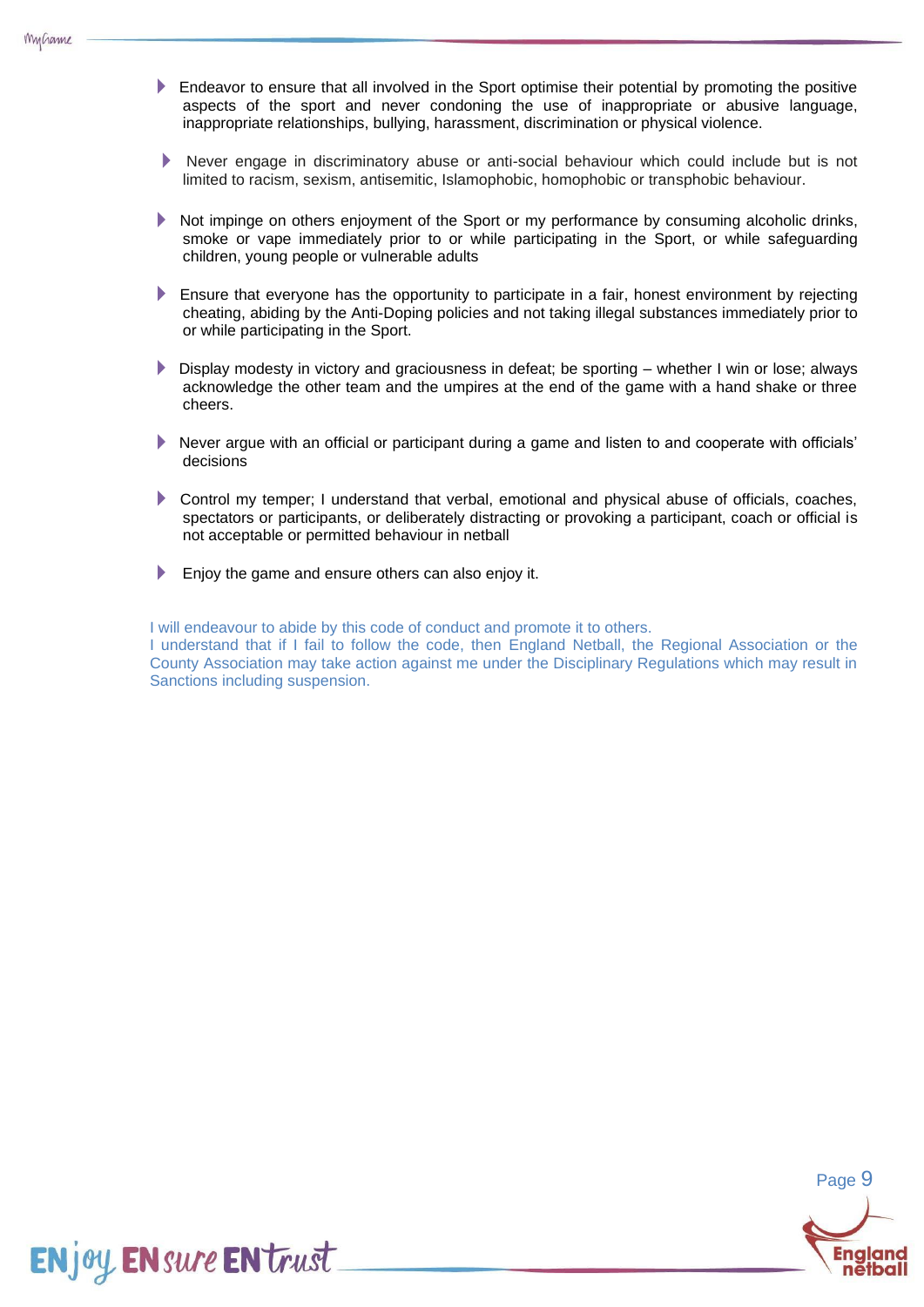### 6. Code of Conduct for:

| Assessors,                         |
|------------------------------------|
| Coaches,                           |
| <b>Club Safeguarding Officers,</b> |
| Mentors,                           |
| <b>Table Officials,</b>            |
| Teachers,                          |
| <b>Team Managers,</b>              |
|                                    |

Testers, Trainers, Tutors, Umpires, Verifiers, All Volunteers participating in Netball

The Code of Conduct state the values and standards expected at all times. In addition to these, when in my capacity as a coach, umpire, table official, team manager, teacher, tutor, assessor, tester, trainer, verifier, mentor or volunteer, **I will also:**

- Be a positive role model for netball by acting in a way that projects a positive image of my role within netball and being fair, considerate and honest with participants and officials
- Display high standards in my language, manner, punctuality, preparation and presentation to ensure that all time spent with me by participants or colleagues is a positive experience
- Exercise reasonable care and skill when carrying out my duties, including but not limited to keeping up to date with the latest practices and developments by taking up further education and other personal and professional development opportunities
- Be consistent, independent and demonstrate complete impartiality through exercising reasonable care and skill to enforce the rules of the game by applying them fairly and to effect control of the game
- As a coach, seek to inspire and motivate in accordance with an individual's abilities to enable them to play to the best of their ability and realise their potential
- As a coach, provide athletes with planned and structured training programmes appropriate to their abilities and goals by ensuring that equal attention and opportunities are available to all, including those requiring a modified plan due to sickness or injury
- As a tutor, assessor, tester, trainer, verifier or mentor, provide candidates with the appropriate information, planned and structured programmes appropriate to their needs and goals, ensuring that equal attention is applied, and to provide appropriate feedback following observation of a session
- Be mentally and physically fit to carry out my role within netball

**ENjoy ENsure EN trust** 

- Ensure that the training and/or Competition environment is safe and appropriate for the age, physical and emotional maturity, experience and ability of the athletes
- Ensure that I follow instructions and comply with all health and safety regulations that apply to the role I am undertaking.

I will endeavour to abide by this code of conduct and promote it to others. I understand that if I fail to follow the code, the England Netball, the Regional Association or the County Association may take action against me under the Disciplinary Regulations which may result in Sanctions including suspension.

Page 10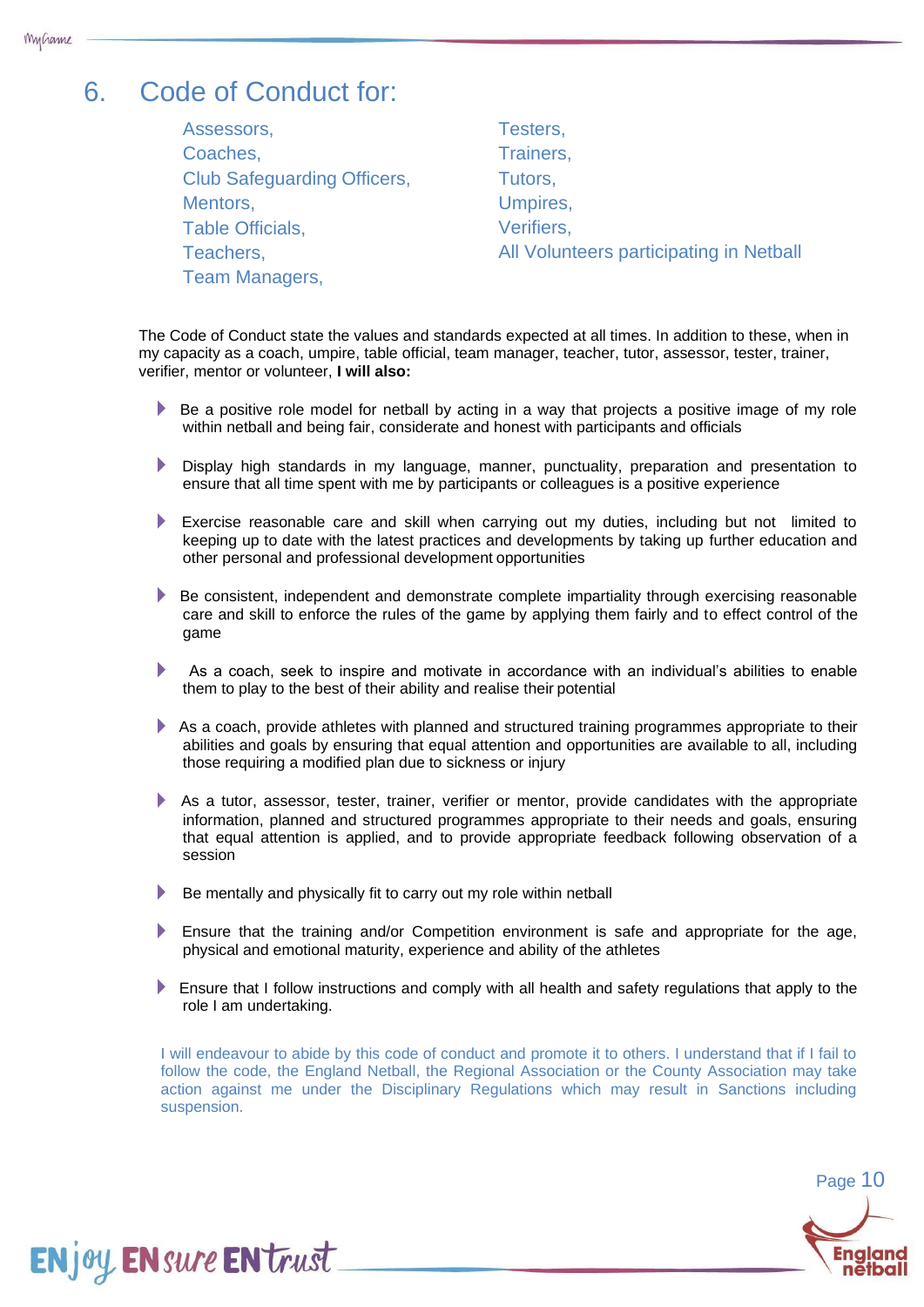## 7. Code of Conduct for:

#### England Netball National Groups, Committees, Regional Board Members, County Board Members and Regional and County Committee Members

The Code of Conduct states the values and standards expected at all time. In addition to these, when in my voluntary capacity as a member of the National Group, Committee, Regional and County Board/Committee/Group, **I will also:**

- Promote and embed the England Netball group, Regional and/or County values, aims and policies
- Act only in the interests of England Netball, the Region or the County, and not on behalf of any constituency or interest group; the knowledge and understanding that each Board or committee member brings from their own experience is highly valued but Board and committee members are not permitted to act as representatives of any constituency or interest group
- Establish and maintain robust and comprehensive governance processes and regimes
- Actively contribute to the effective work of the Board/Group/Committee through:
	- thorough preparation and reading of all papers circulated prior to meetings
	- regular attendance, participation and contribution at meetings, including constructive challenge
	- ensuring timely response to agreed actions, requests for information and guidance
	- attending the AGM/EGM and England Netball/Regional/County events as and when required
	- deal with issues of clarification 'offline' before meetings in order maintain a sharp focus on agenda items during meetings to ensure that meetings run to time and time is fully utilised
	- not use technology or communicate with others outside during meetings
- Attend relevant training events and take reasonable steps to ensure awareness of public policy, statute and other issues that may affect the work of England Netball, the Region or County.
- **EXTERN** Listen to and respect the views of others
- Seek positive and constructive resolution to those issues where differences in opinion exist, and where a vote is taken accept the decision of the majority
- Respect the office of Chair

**ENJOY EN sure EN trust** 

- Observe the highest ethical standards of impartiality, integrity and objectivity in relation to the stewardship of public funds and management
- Act in a way considered to be in good faith and most likely to promote the success of the organisation for the benefit of its members as a whole including not using my position to obtain for myself, family members or close associates employment or other advantages with England Netball/the Region/the County or any individual or organisation associated with England Netball/the Region/the County.
- Maximise value for money through ensuring that services are delivered in the most economical, efficient and effective way within available resources and that independent validation of performance is achieved wherever practicable
- Maintain focus on the strategic development through planning, prioritising, performance monitoring and evaluation.
- Notify the appropriate authorities should my personal circumstances change and a Conflict of Interest develop or I am charged or convicted of a criminal office which would result in me not being a fit and proper person to hold my position within netball

Page 11

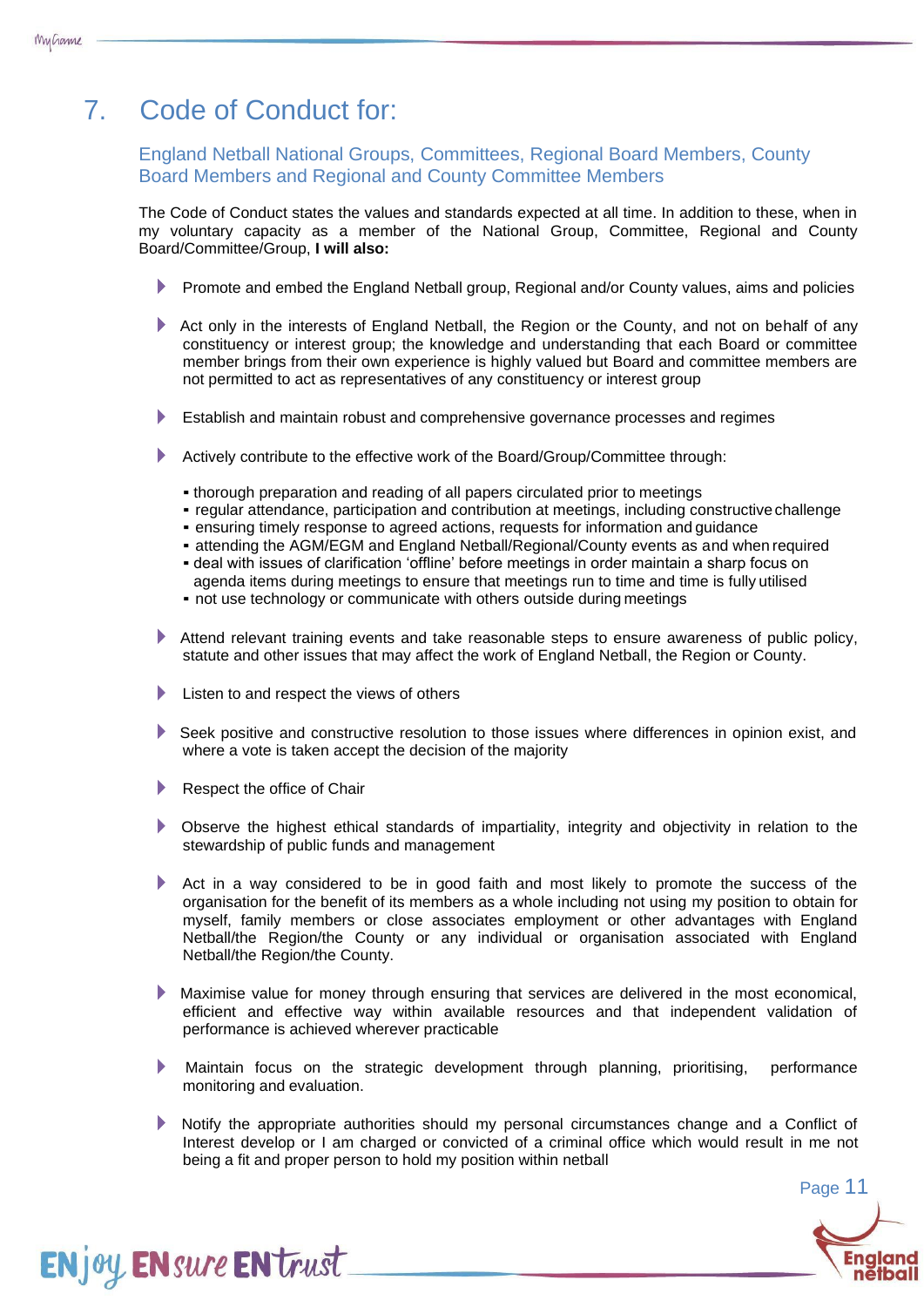ENjoy ENsure ENtrust

- Support other Boards/Groups/Committees and individuals in their leadership of the organisation.
- At all times act as an ambassador and advocate for England Netball, Region or County, promoting the organisation's key messages and always presenting the sport and its people in a positive light.
- Not attempt to exercise individual authority over England Netball/the Region/the County or its staff and volunteers except as explicitly set out in policies
- Respect confidentiality and not pass any information gained through my involvement with the Board/Committee/Group to a third party without approval of the chairman.

I will endeavour to abide by this code of conduct and promote it to others.

I understand that if I fail to follow the code, the England Netball, the Regional Association or the County Association may take action against me under the Disciplinary Regulations which may result in Sanctions including suspension.